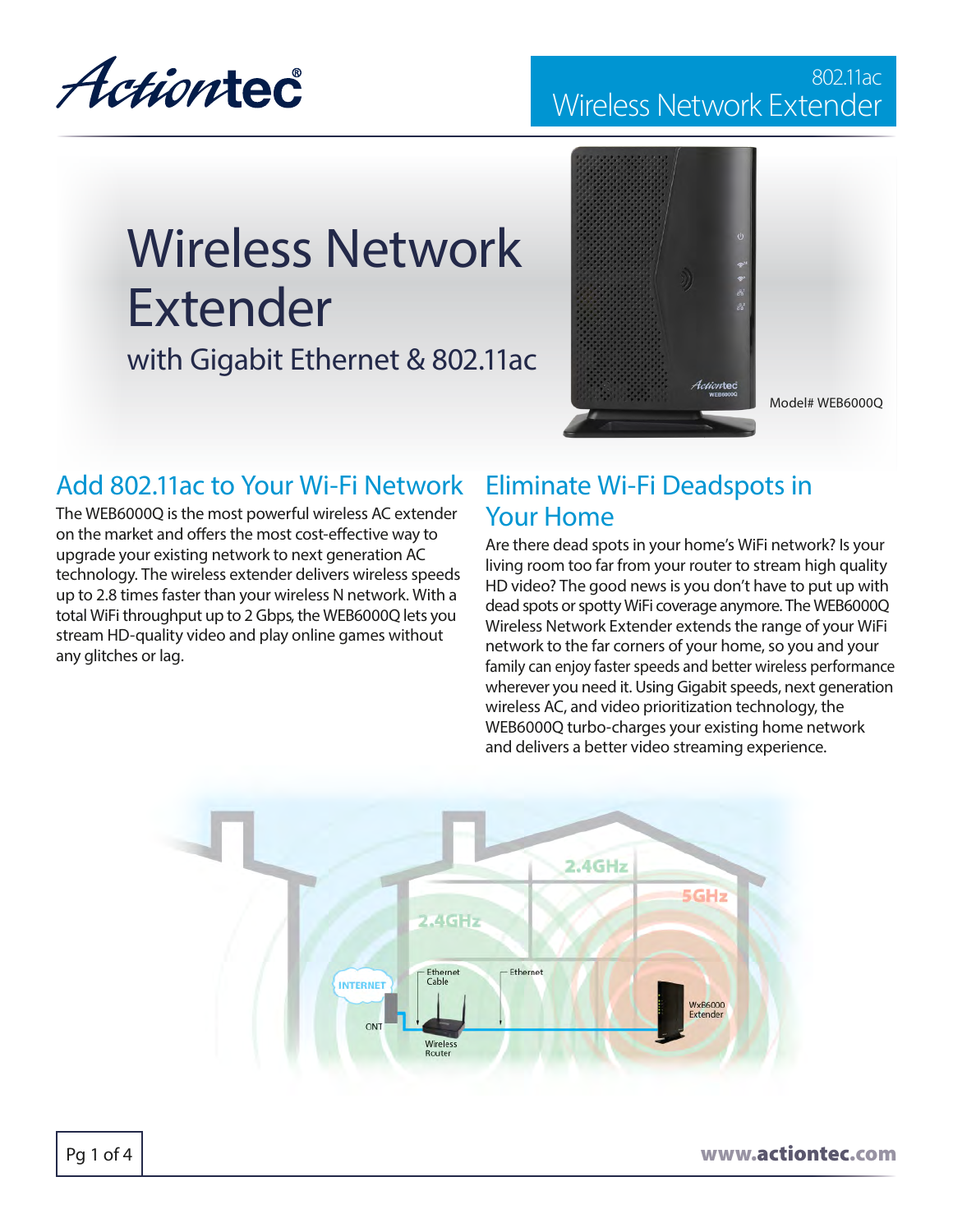

### Optimized for Video Over WiFi

Thanks to its advanced video prioritization and QoS capabilities, the WEB6000Q delivers the best possible experience for streaming HD video to the living room, no matter how far it is from the router. Carriers can prioritize data based on SSID or the packet tag, enabling them to create a separate high-performance video network that ensures video quality regardless of network traffic. The WEB6000Q acts as a video bridge, supporting multiple wireless STB video streams while adjusting the data rate in real time (via QoS) for the best possible performance.



### Simultaneous Dual-Band 2.4GHz and 5GHz 11ac Radios

The WEB6000Q features dual bands, meaning it can transmit on both the 5 GHz and the 2.4 GHz wireless bands simultaneously. You can use either the 2.4 GHz or 5 GHz band for basic web browsing, while leveraging the 5 GHz band (which is cleaner and has less interference) for HD video. Most importantly, the WEB6000Q ensures all your wireless devices will connect to the right band for the fastest speeds and best performance possible.



# One Wi-Fi Network for Seamless Roaming

When you add a second wireless access point or repeater to the home network, you often need to manage different wireless credentials. That means you'll need to switch over to a new network as you move from one area of the home to another… not an ideal situation when you're streaming a video. But Actiontec's Wireless Network Extender uses the same wireless credentials as the wireless gateway, so you can seamlessly roam around the house without having to worry about connecting to a new network.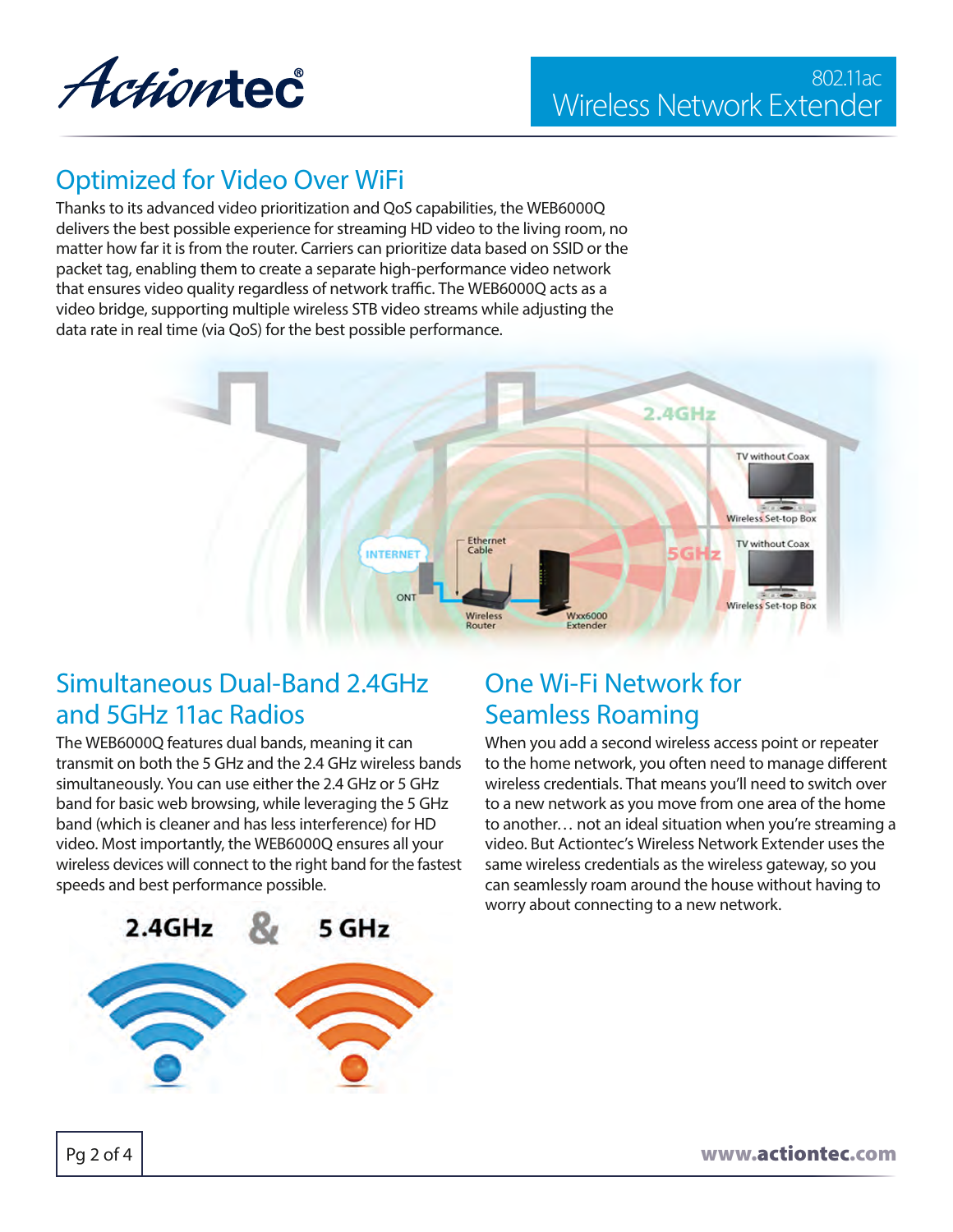Actiontec

### Remote Management via TR-069, TR-106, TR-111 & TR-181

The extender supports multiple remote management standards, giving service providers the extensive visibility and control over the WEB6000Q as well as other customer premise equipment.



### The Most User-Friendly Wireless Extender on the Market

The WEB6000Q takes all the complexity out of setting up an extender in the home network. Simply connect the wireless extender to an Ethernet coax port in the home: the Actiontec gateway automatically passes all of the wireless settings to configure the adapter in seconds, alternatively it can be configured by WPS or the TR-069 Remote Management System. You won't need to configure a thing. And the WEB6000Q uses the same WiFi network settings as the router, including the SSID, so devices can seamlessly roam between areas without having to connect to a new network.

## Features

- Fast 802.11ac/n Wi-Fi wherever you need it
- Upgrade to 802.11ac speeds without replacing your router
- Dual band concurrent radio for wireless throughput up to 2 Gbps
	- 4x4 MIMO 802.11ac 5 GHz solution with explicit dynamic digital beamforming
	- 2x2 2.4 GHz radio
- Two Gigabit Ethernet Ports
- Wi-Fi Video Bridge
- Video QoS for HD-quality video streaming
- Wirelessly connect set-top boxes throughout the home
- Seamless Setup Options
	- Auto sync with Wireless Router/ Gateway for zero configuration
	- AP/Client mode operation
	- TR-069 Controlled Setup
- Easy to use and subscriber self-install
- Support multiple concurrent HD and SD streaming in the home
- Operates in 5GHz band to support HD video reliably
- 4 Antennas enable X-Y-Z Polarization Diversity
- Full TR-069 with remote firmware upgrade and diagnostic capabilities
- IEEE 1905.1 compliant
- 802.11e WMM QoS and 802.1P and 802.1Q
- WPA2, WPA security with AES encryption
- Wi-Fi Protected Setup (WPS)